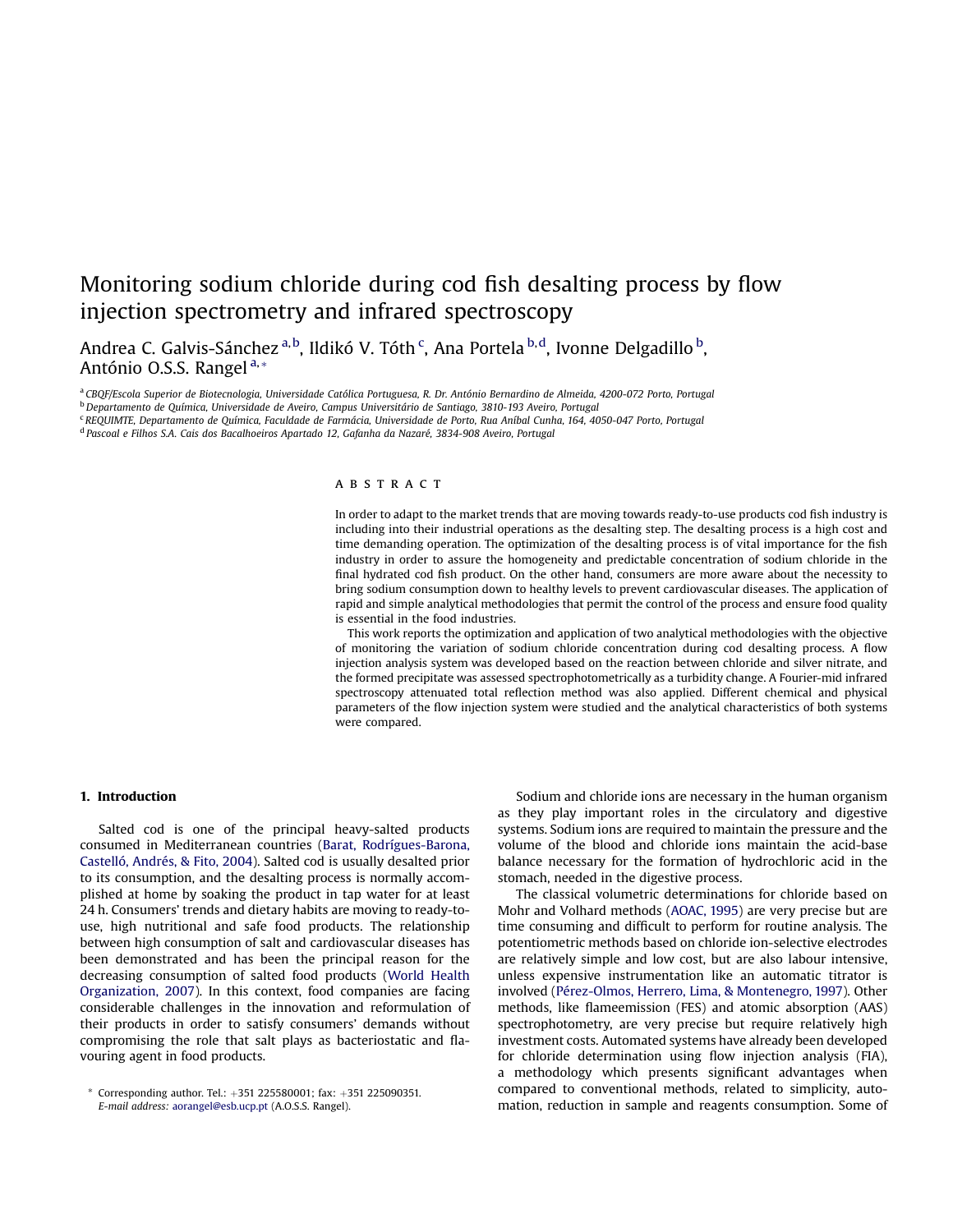these systems involve the reaction between chloride and mercury thiocyanate with subsequent colorimetric measurement of iron (III) thiocyanante (Wolfgang & Lindholm-Franzén, 1980). In the recent years, a pronounced tendency towards "clean methods" was observed and efforts to replace toxic reagents as mercury induced the development of a simple and versatile turbidimetric procedure for chloride determination. The flow injection turbidimetric determination of chloride is a method based on the precipitation of silver chloride and the measurement of the decrease in the intensity of the incident radiation caused by scattering by a spectrophotometer and under acidic conditions (Morais, Tóth, & Rangel, 2006). This precipitation reaction was applied successfully for the determination of chloride in waters using FIA (Miró, Estela, & Cerdà, 2004) and SIA (Mesquita & Rangel, 2009) methods.

Infrared (IR) spectroscopy is a versatile analytical technique for the structure elucidation of a large variety of organic, inorganic and biological samples. The principle of the IR spectroscopy is the measurement of the amount of IR radiation, which is absorbed by a sample as a function of the wavelength. For food analysis the most utilised are the NIR (Cen, Bao, He, & Sun, 2007) and MID-IR (Tóth, Segundo, & Rangel, 2008).

Each of the mentioned techniques has been proposed as an analytical methodology for in-situ monitoring and real-time analytical determination such as saccharin in low calorie products (Capitán-Vallvey, Valencia, & Arana-Nicolás, 2004) and during wine fermentation process (Urtubia, Pérez-Correa, Meurens, & Agosin, 2004). Some work was done by using NIR infrared techniques for the determination of sodium chloride in raw meat (Begley, Lanza, Norris, & Hruschka, 1984), in cured salmon (Huang et al., 2001) and in smoked salmon (Lin, Cavinato, Huang, & Rasco, 2003). The applications of flow injection analysis and MID-IR to the cod fish desalting process merge to solve some of the local fish industry necessities of optimize the process itself and assure the final quality of the product.

The main objective of the present work was the optimization and application of two methodologies: a flow injection (FIA) system, a simple and versatile methodology that can be used as a tool for the optimization of the cod fish desalting process and a mid-infrared (MID-IR) spectroscopy procedure, a straightforward and fast methodology for the determination of sodium chloride in the cod muscle and in the cod fish desalting solutions.

#### 2. Materials and methods

## 2.1. Cod desalting experiments

Dry salted cod (Gadus morhua) was bought at a local market in Portugal with an initial NaCl content between 12 and 16% (w/w). For the desalting experiments cod loins, from three different cod fillets, were cut in parallelepipeds (dimension  $9.5 \times 3.5 \times 2.0$  cm<sup>3</sup> and an average weight of 110.0 g). Then, the pieces were submerged in stagnant distilled water at a 1:9 (w/w) fish to water ratio, without stirring, at  $8^{\circ}$ C for 30 h.

Three pieces of cod were randomly selected and weighed periodically after 1, 3, 6, 24 and 30 h of desalting process to determine weight changes. Along this period cod pieces and brine aliquots were taken, frozen and kept for further NaCl determinations.

## 2.2. Sample preparation

The procedure for the sample preparation was according to the methodology referred by (Decreto-Lei No 25/2005 Diário da República No 20, I-A Série, 2005/01/28, 2005). One cod sample of  $10 \pm 0.1$  g taken from one of the randomly selected cod pieces was minced and mixed with 800 mL of distilled water and subsequently

boiled for 45 min. The sample was left to cool down and it was filtered through cotton gauze then the volume was made up to 1000 mL with water. The same extract was used for the NaCl determination by FIA, MID-IR spectroscopy and by the reference method. Prior NaCl determinations the desalting solution was filtered through a  $0.45$  µm cellulose acetate filter (Whatman plc, Kent, UK).

## 2.3. Standards and reagents

All reagent solutions were prepared from analytical reagent grade chemicals and deionised water. A standardized stock NaCl solution with concentration of 0.1 mol  $L^{-1}$  was prepared by dissolving 5.8448 g of NaCl in a 1000 mL of water; this solution was used to prepare a series of working standard solutions ranging from 50 to 600 mg L<sup>-1</sup>. A stock solution of 0.1 mol L<sup>-1</sup> silver nitrate was prepared by dissolution of 8.5 g  $AgNO<sub>3</sub>$  in 500 mL of water. Subsequently, it was titrated against a standard NaCl solution.

Two different colloid protectors, polyvinyl alcohol (PVA) and gelatine were compared. The precipitant reagent using PVA was prepared using a  $1 \times 10^{-2}$  mol L<sup>-1</sup> AgNO<sub>3</sub> solution in 2 mol L<sup>-1</sup>  $\widehat{\text{HNO}}_3$  and 1 g  $\text{L}^{-1}$  polyvinyl alcohol. To prepare this reagent, 0.25 g of PVA was dissolved in boiling water and allowed to cool. After cooling, 35 mL of concentrated  $HNO<sub>3</sub>$  ( $d = 1.40$ ; 65%) and 0.42 g of  $AgNO<sub>3</sub>$  were added and the volume was made up to 250 mL with water. For the gelatine precipitant solution, 2.5 g  $\rm L^{-1}$  of gelatine was used and the concentration of the other reagents was maintained.

A 2 mol L $^{-1}$  HNO3 solution was prepared by appropriate dilution of the concentrated HNO<sub>3</sub> reagent.

## 2.4. FIA system

The flow system set up comprised a manually operated injector commutator (Bergamin F°, Zagatto, Krug, & Reis, 1978), a peristaltic pump (Gilson, Minipuls 3) with Tygon pumping tubes, an Ocean Optics cuvette holder with a flow cell (inner volume of 80  $\mu$ L and 10 mm light path) connected to reaction coils built up with 0.8 mm i.d. PTFE tubing. The turbidity spectra were recorded using a fiber optic spectrophotometric system, composed of a CCD-array detector (Ocean Optics model HR4000) spectrophotometer with spectral range 200-1100 nm, a couple of optical fibers (id: 300  $\mu$ m) and a Mikropack DH-200 combined deuterium and tungsten/ halogen light source. The spectrometer was interfaced with a computer via USB port allowing the signal acquisition by the SpectraSuite Spectroscopy Operating Software.

The manifold for the turbidimetric determination of  $Cl^-$  in salt samples is depicted in Fig. 1. The flow rate of the carrier solutions



Fig. 1. Flow injection analysis (FIA) manifold (loading position) for the turbidimetric determination of chloride: S, sample or standard;  $C_1$ , water;  $C_2$ , nitric acid (2 mol  $L^{-1}$ ); R, reagent (1  $\times$  10<sup>-2</sup> mol L<sup>-1</sup> AgNO<sub>3</sub>, 2 mol L<sup>-1</sup> HNO<sub>3</sub> and 1 g L<sup>-1</sup> polyvinyl alcohol); L', sample loop (15 µL); L", reagent loop (60 µL); C, commutator injector; KR, 200 cm knitted reactor;  $\lambda$ , UV/VIS spectrophotometer; x, confluence; W, waste.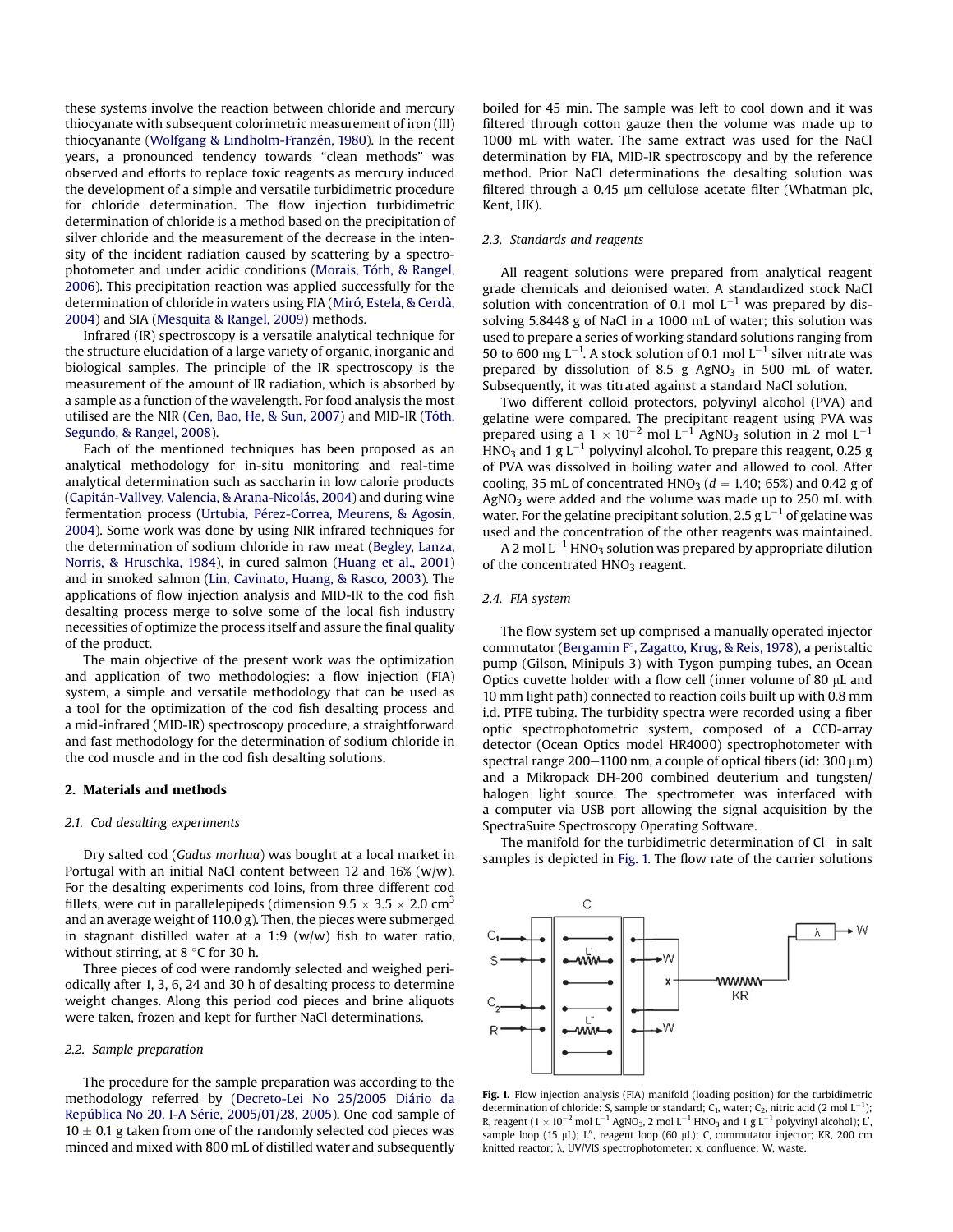was set at 2.40 mL min<sup>-1</sup>. The precipitating reagent in nitric acid solution and the working standard solutions (in the range of 50–600 mg  $L^{-1}$ ) or samples were injected simultaneously into two carrier channels and mixed at the confluent point x. By using the injector commutator device, the reagent is consumed only when the sample is injected, and can otherwise be recovered continuously and therefore reducing reagent consumption (Krug, Bergamin F°, & Zagatto, 1986). In this way, the sample zone was overlapped with the acidic silver chloride solution, then the processed sample passed through the flow cell and the absorbance change caused by the formed AgCl crystals was detected. The transient signal was monitored at 425 nm and maximum peak height was recorded. Quantification of the analyte was based on the interpolation of the recorded signal of the sample solutions on the calibration curve established using standards of known concentrations.

## 2.5. Mid-infrared spectroscopy analysis

All spectra were acquired using a spectrometer Perkin-Elmer (Spectrum BX) set up for mid-infrared measurement equipped with a horizontal one single reflection ATR Golden Gate (Specac, Germany). A 50  $\mu$ L of standard, desalting solution or cod extract samples were deposited on the surface of the crystal. The spectra was registered between 4000 and  $600 \text{ cm}^{-1}$  and collected at a resolution of 4 cm $^{-1}$ ; and 32 scans were co-added before Fourier transformation. A total of five replicates for each sample were registered.

## 2.6. Reference method

In order to evaluate the accuracy of the alternative methods (FIA and MID-IR spectroscopy), the results obtained with the proposed methods were compared with those obtained by a reference volumetric procedure (AOAC, 1995).

#### 2.7. Data processing

Spectra analysis was performed using the program CATS 97 (Barros et al., 1997). Principal component analysis (PCA) was used to reduce the dimensionality of the data and to extract the main sources of variability. The PLS1 algorithm was used for modelling the regression. Standard errors of calibration and cross-validation were calculated to asses the quality of the regression.

# 3. Results and discussion

## 3.1. Optimization of the FIA system

The proposed FIA system based on a turbidimetric reaction was designed and dimensioned to allow chloride determination over a wide concentration range (50–600 mg  $L^{-1}$ ).

Certain physical parameters, such as flow rate and coil dimensions (length and coil configuration) were studied. A knitted coil reactor of 200 cm was selected. The volume of the precipitating reagent (AgNO<sub>3</sub> prepared in PVA or gelatine and  $HNO<sub>3</sub>$ ) was set to  $60 \mu$ L. The sample volume was varied between 60 and 15  $\mu$ L in order

| Table 1                                                  |  |
|----------------------------------------------------------|--|
| Optimization of a FIA system for chloride determination. |  |

| Variable                                           | Ranged studied                        | Selected value     |
|----------------------------------------------------|---------------------------------------|--------------------|
| Wavelength (nm)                                    | $450 - 390$                           | 425                |
| Sample volume $(\mu L)$                            | $60 - 15$                             | 15                 |
| Reactor length (m)                                 | $2.75 - 1.50$                         | 2.0                |
| Concentration of AgNO <sub>3</sub> (mol $L^{-1}$ ) | $1 \times 10^{-3} - 1 \times 10^{-4}$ | $1 \times 10^{-2}$ |

| Table 2                                                                                |  |
|----------------------------------------------------------------------------------------|--|
| Effect of the BSA on the determination of chloride at concentration of 243 mg $L^{-1}$ |  |

| Added BSA (mg) | Molar Ratio $BSA/Cl^-$ | Absorbance <sup>a</sup> |
|----------------|------------------------|-------------------------|
|                |                        | $0.463 \pm 0.006$       |
| 281            | 1.1                    | $0.458 \pm 0.003$       |
| 402            | 1.6                    | $0.539 \pm 0.004$       |
| 603            | 2.5                    | $0.639 \pm 0.008$       |

<sup>a</sup> Values of mean (5 replicates)  $\pm$  SE (standard error).

to study its influence on the sensitivity and repeatability of the system, the volume selected was set to 15  $\mu$ L.

The wavelength for signal recording was selected based on the maximum sensitivity obtained within the studied wavelength range (390–450 nm varied with increments of 10 nm) and it was set at 425 nm (Table 1).

The use of two different colloid protectors, polyvinyl alcohol (PVA) and gelatine was compared. Although the limit of detection (LOD) values for the FIA with PVA and with gelatine were comparable (0.039 and 0.035 g  $L^{-1}$ , respectively), the sensitivity of the FIA with PVA was higher than the one of the FIA with gelatine system.

Zhang and Xia (2008) studied the effect of different colloid protectors on the turbidimetric batch determination of sodium chloride for salted fish. Although significant differences were not found between gum Arabic and gelatine, they recommended the use of gelatine based on economical considerations.

The reproducibility of the developed system with the two colloid protectors was assessed from five calibration curves performed during twomonths period; sensitivity and standard deviation values of 0.0020  $\pm$  0.0003 L mg<sup>-1</sup> and 0.00064  $\pm$  0.0005 L mg<sup>-1</sup> for the systems using PVA and gelatine were obtained, respectively.

The repeatability (RSD) was assessed from six consecutive injections of three dilutions of cod fish extracts after 1 h of desalting. The values for the FIA with PVA system ranged between 2.6 and 3.8%  $(n = 6)$  and for the FIA with gelatine the RSD values were between 4.0 and 8.3% ( $n = 6$ ). Based on these considerations the PVA was selected for further studies.

## 3.2. Interferences

The potential interfering capacity from certain species was also evaluated in the turbidimetric chloride determination using the proposed FIA methodology with PVA colloid. The effects of protein (bovine serum albumin, BSA) and bromide which might act as interfering agents were studied (Zhang & Xia, 2008). The interfering species were added to a standard solution containing chloride at 243 mg  $L^{-1}$  and at concentration levels normally found in salted cod fish (Thorarinsdottir, Arason, Geirsdottir, Bogason, & Kristbergsson, 2002). The results (Table 2) showed that the BSA interferes with the determination of chloride causing signal alteration of the pure standard outside  $\pm$  5%. However, at molar ratio  $BSA/CI^-$  of 1.1, the protein did not interfere with the detection of chloride. This molar ratio is the normal ratio found in the cod fish at various stages of the salting and desalting process (Thorarinsdottir et al., 2002).

| Table 3 |                                                                                                    |
|---------|----------------------------------------------------------------------------------------------------|
|         | Effect of the Br <sup>-</sup> on the determination of chloride at concentration of 243 mg $L^{-1}$ |

| Added $Br^{-}(mg)$ | Molar Ratio $Br^-/Cl^-$ | Absorbance <sup>a</sup> |
|--------------------|-------------------------|-------------------------|
|                    |                         | $0.274 \pm 0.008$       |
| 0.67               | 0.003                   | $0.274 + 0.003$         |
| 1.34               | 0.005                   | $0.311 \pm 0.004$       |
| 2.68               | 0.010                   | $0.391 \pm 0.008$       |

<sup>a</sup> Values of mean (5 replicates)  $\pm$  SE (standard error).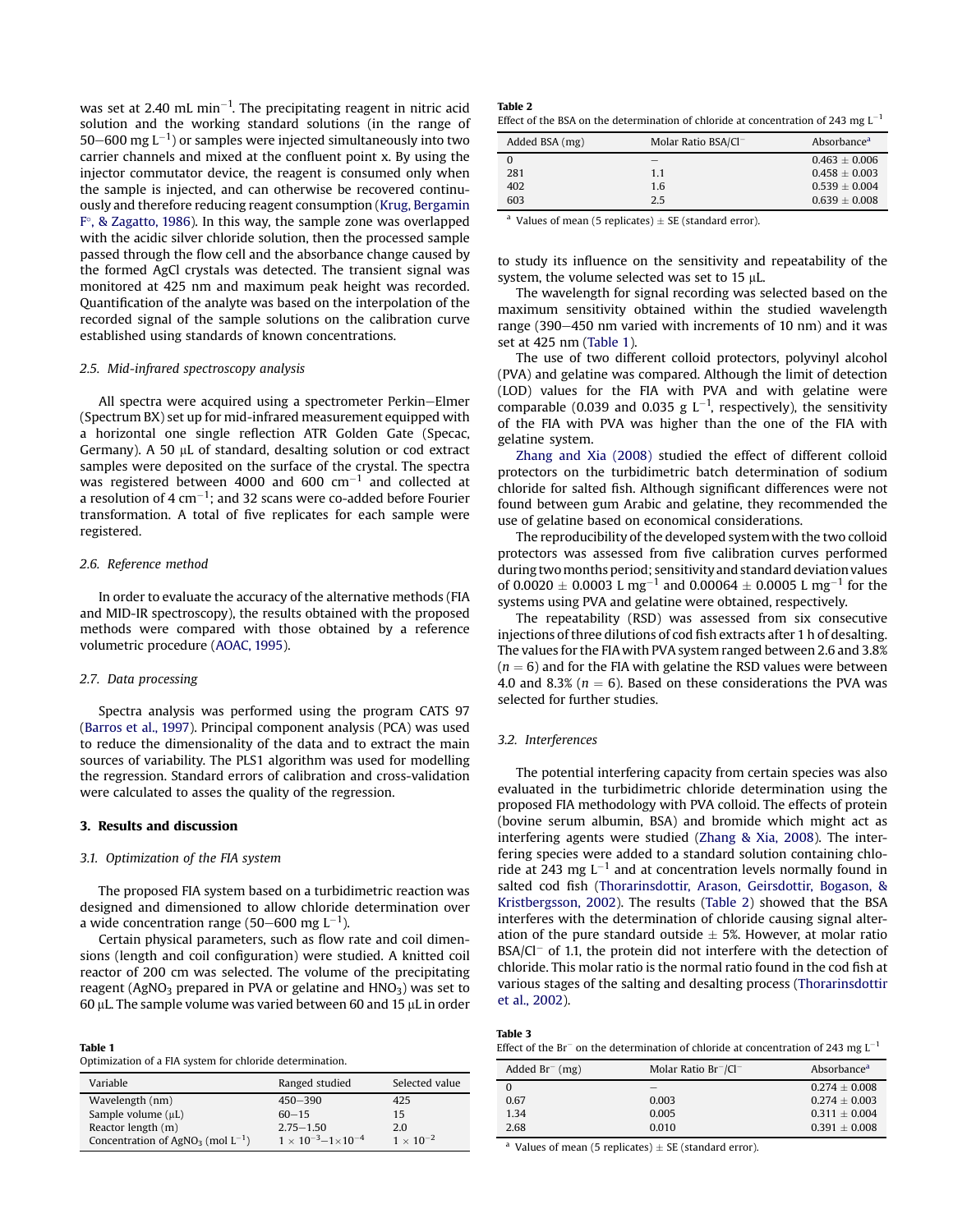#### Table 4

Determination of chloride (g NaCl 100  $g^{-1}$  fish) in cod fish muscle extracts and in desalting solution samples by FIA and reference procedure and corresponding relative deviations.

| Sample              | Time $(h)$ | FIA <sup>a</sup> | Reference<br>method <sup>b</sup> | RD%     |
|---------------------|------------|------------------|----------------------------------|---------|
| Codfish muscle      |            | $10.9 + 0.3$     | $11.7 + 0.7$                     | $-6.8$  |
|                     | 3          | $7.9 + 0.3$      | $6.7 + 0.2$                      | $+17.9$ |
|                     | 6          | $6.5 + 0.3$      | $6.7 + 0.2$                      | $-2.9$  |
|                     | 24         | $2.9 + 0.1$      | $4.2 + 0.1$                      | $-30.9$ |
|                     | 30         | $3.3 + 0.1$      | $3.4 + 1.3$                      | $-2.9$  |
| Desalting solutions |            | $1.2 + 0.03$     | $1.3 + 0.00$                     | $-7.7$  |
|                     | 3          | $1.6 + 0.1$      | $1.6 + 0.03$                     | 0.0     |
|                     | 6          | $1.9 + 0.1$      | $2.1 + 0.02$                     | $-9.5$  |
|                     | 24         | $2.0 + 0.2$      | $2.1 + 0.04$                     | $-4.8$  |
|                     | 30         | $2.0 + 0.1$      | $2.1 + 0.04$                     | $-4.8$  |

<sup>a</sup> Values of mean (5 replicates  $\pm$  sd).

 $\overline{b}$  Values of mean (3 replicates  $\pm$  sd).

The results (Table 3) showed that  $Br^-$  interferes with the determination of chloride at molar ratios  $Br^-/Cl^-$  higher than 0.003. In the case of cod fish those levels are not expected to interfere  $since Br<sup>-</sup> is a trace element in cod fish.$ 

# 3.3. Application of the FIA system for chloride determination in cod fish and desalting solution samples

The proposed FIA system was applied to the analysis of cod fish muscle and desalting solutions samples after 30 h of process. Table 4 summarizes the results obtained. The relative deviation (RD) found between the FIA methodology for the cod extracts vs. the reference methodology along desalting process showed values between -2.9 and -30.9% (Table 4). The large RD variation could be due to other elements (Oehlenschläger & Rehbein, 2009) that interfered with the determination and which are part of the cod fish muscle. The protein variation seemed not to interfere with the analytical determination, as it was reported by di Luccia et al. (2005) who found similar amounts of protein in salted cod fish before and after re-hydration, results that were explained by the concomitant aggregation and precipitation of the denaturized proteins, caused by salting, which creates a barrier against more internal proteins being drawn into the soaking medium.

Recovery studies were carried out by spiking, with Cl<sup>-</sup> standard solutions in the range between 50 and 120 mg  $L^{-1}$ , the different cod



Fig. 2. Mid-infrared spectrum of NaCl standard solutions ranging from 0 to 200 g  $L^{-1}$ .



Fig. 3. PLS1 regression of spectral data of sodium chloride in cod fish muscle extracts.

muscle extracts collected along desalting process and the mean recovery found in the spiked extracts was  $86.2\%$  (RSD = 6.7%,  $n = 18$ ). This slightly low recovery might also indicate a systematic error occurring during the FIA determination.

In the case of the determinations of chloride in the desalting solution, the calculated RD values were within the range of 9.5% (Table 4), indicating a better agreement with the results obtained by the reference method.

A complete analytical cycle took about 90 s for any of the samples analysed. The time spent in the analytical cycle is the sum of the time needed for each step until the analytical signal is acquired. Thus, based on the time spent per cycle, the sample frequency was 40 determinations per hour. The overall consumption of reagents per hour of work was: 0.24 g of silver nitrate, 0.14 g of PVA and 90 mL of nitric acid (2 mol  $\mathsf{L}^{-1}$ ).



Fig. 4. PLS1 regression of spectral data of sodium chloride in desalting solution samples.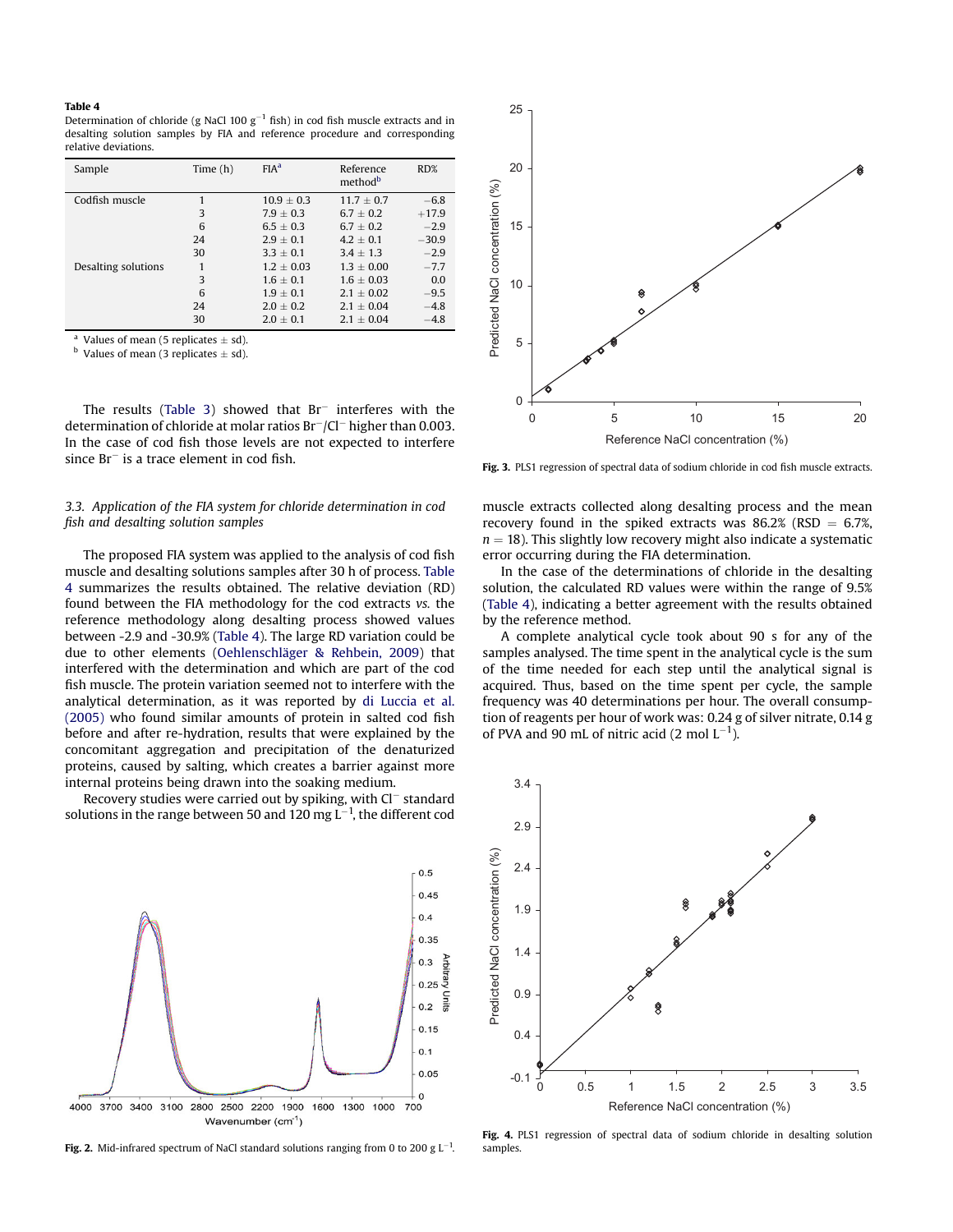#### Table 5

PLS1-regression statistics of cod fish muscle and desalting solution samples collected along 30 h of process.

| Sample solution  | I.V <sup>a</sup> | $R^2b$ | <b>RMSEC</b><br>$(\%)^c$ |
|------------------|------------------|--------|--------------------------|
| Cod fish muscle  |                  | 0.981  | 1.81                     |
| <b>Desalting</b> |                  | 0.930  | 3.42                     |

a Latent variables.

**b** Coefficient of determination.

<sup>c</sup> Root means square error of calibration.

# 3.4. MID-IR for chloride determination in cod fish and desalting solution samples

The capability of using mid-infrared spectroscopy for the quantification of sodium chloride (NaCl) was initially evaluated in preliminary studies (Delgadillo, Vieira, Portela, & Ganito, 2005). The spectra of standard solutions of NaCl in a concentration range between 0 and 200 g  $L^{-1}$  were acquired. Fig. 2 shows the typical spectra of sodium chloride standard solutions. The analysis of the whole spectra showed differences in the shape and on the form of the water bands at 3700–2800  $\rm cm^{-1}$  and 1600  $\rm cm^{-1}$ . Some studies reported the applicability of NIR and SW-NIR for the prediction of sodium chloride content in meat (Begley et al., 1984) and salmon (Huang et al., 2001; Lin et al., 2003). Begley et al. (1984) detected difference in the absorption bands of water at 1806 nm that were well correlated with different concentrations of NaCl.

Based on the positive results using NaCl standard solutions the determination of NaCl in cod fish and desalting solutions was performed using the MID-IR methodology. Spectra analysis of cod fish extracts after 30 h of desalting process showed changes in the region between 3400 and 3200  $cm^{-1}$ ; those changes could be associated to the OH shifting of water due to variation in the amount of hydrogen bonding caused by sodium chloride (Begley et al., 1984).

Cross-validation was carried out for cod fish spectrum  $(4000-600 \text{ cm}^{-1})$  using "a leave-3-out" spectral analysis and the number of latent variables chosen were 2 (Barros et al., 1997). Results of PLS1 analysis are displayed in the Fig. 3 which shows that exist correlation between the spectral cod fish data and the reference NaCl concentration ( $R^2=0.981$ ) with a low calibration error (RMSEC %) of 1.81%. The mean recovery of cod fish extracts was 112.8% (RSD = 11.3%,  $n = 11$ ). This value indicates the absence of systematic errors during the MID-IR determination.

In the same manner, PLS1 modelling was performed using the spectrum of desalting solutions for predicting the NaCl concentration. Fig. 4 shows that a correlation between the spectral of the desalting solutions and the reference NaCl concentration is observed, PLS1 results are shown in Table 5. The mean recovery of desalting solutions was  $92.5%$  (RSD = 16.3%,  $n = 12$ ).

Some analytical characteristics of MID-IR procedure were calculated (Long & Winefordner, 1983) as limit of detection (LOD) and limit of quantification (LOQ), with a LOD of 5 g L $^{-1}$  and LOQ of 16 g  $L^{-1}$ . The determination frequency was 20 h<sup>-1</sup> and no reagents were used for the determinations with a minimum environmental impact.

## 4. Conclusions

The present work demonstrated the potentiality of a flow analysis system for the determination of the variation of sodium chloride concentration during a desalting/re-hydrating process of cod fish. It was shown to be a convenient alternative presenting low reagent consumption, fast response, possibility of on-line monitoring and portability. Technological aspects associated to cod fish processing (i.e. cod freshness, salting and drying methods) will influence the desalting process and might also affect the turbidimetric NaCl determination for this type of product.

Salt content in desalting cod solutions and cod fish muscle was predicted with good results by using MID-IR, with high sample through put and no use of reagents.

Both methodologies are convenient alternatives for a real-time NaCl analytical determination with a demonstrated minimization of environmental impact and time saving when compared with the traditional analytical determination. Probably the flow system could be more suitable for real-time monitoring of NaCl content for desalting cod fish solutions and MID-IR could offer more advantages for the analysis of cod muscle and additionally could be used in the analysis of other quality parameters in the fish (i.e. humidity). However, the selection of any of the presented methodologies will depend on the specific analytical necessities of the cod fish industry.

#### Acknowledgments

The first author acknowledges the Fundação para a Ciência e a Tecnologia (FCT), Portugal, for the financial support via the grant Ref. SFRH/BPD/37890/2007. I. V. Tóth thanks FSE and MCTES (Ministério da Ciência, Tecnologia e Ensino Superior) for the financial support through the POPH-QREN program.

## References

- AOAC e; Association of Official Analytical Chemists. (1995). Salt (chloride as sodium chloride) in seafood. Method No 937.09. In P. Cunniff (Ed.), Fish and other marine products, chap.35 (pp. 7). Gaithersburg: Maryland, USA.
- Barat, J. M., Rodrígues-Barona, S., Castelló, M., Andrés, A., & Fito, P. (2004). Cod desalting process as affected by water management. Journal of Food Engineering, 61, 353-357.
- Barros, A. S., Safar, M., Devaux, M. F., Robert, P., Bertrand, D., & Rutledge, D. N. (1997). Relations between mid-infrared and near infrared spectra detected by analysis of variance of an intervariable data matrix. Applied Spectroscopy, 51(9), 1384-1393.
- Begley, T. H., Lanza, E., Norris, K. H., & Hruschka, W. R. (1984). Determination of sodium chloride in meat by near-infrared diffuse reflectance spectroscopy. Journal of Agricultural and Food Chemistry, 32, 984-987.
- Bergamin F°, H., Zagatto, E. A. G., Krug, F. J., & Reis, B. F. (1978). Mergin zones in flow injection analysis: part 1. Double proportional injector and reagent consumption. Analytica Chimica Acta, 101, 17-23.
- Cen, H., Bao, Y., He, Y., & Sun, D. W. J. (2007). Visible and near infrared spectroscopy for rapid detection of citric and tartaric acids in orange juice. Journal of Food Engineering, 82, 253-260.
- Capitán-Vallvey, L. F., Valencia, M. C., & Arana-Nicolás, E. (2004). Flow-through spectrophotometric sensor for the determination of saccharin in low-calorie products. Food Additives and Contaminants, 21, 32-41.
- Diário da República No 20, I-A Série, 2005/01/28. (2005). Retrieved March 04, 2009 from http://portal.min-agricultura.pt/portal/page/portal/MADRP/PT/servicos/legislacao/conteudos/F\_LEGIS\_2005/DL\_25.htm.
- Delgadillo, I., Vieira, J., Portela, A., & Ganito, S. (2005). Estudo piloto de polifosfatos e  $c$ álcio e cinética e mecanismo de demolha do bacalhau.  $-$  Project 22-04-06-IFP-0005 e Interim Report Estudo da demolha do bacalhau. Portugal: University of Aveiro.
- Huang, Y., Rogers, T. M., Wenz, M. A., Cavinato, A. G., Mayers, D. M., Bledsoe, G. E., et al. (2001). Detection of sodium chloride in cured salmon roe by SW-NIR spectroscopy. Journal of Agricultural and Food Chemistry, 49, 4161-4167.
- Krug, F. J., Bergamin F°, H., & Zagatto, E. A. G. (1986). Commutation in flow injection analysis. Analytica Chimica Acta, 179, 103-118.
- Lin, M., Cavinato, A. G., Huang, Y., & Rasco, B. A. (2003). Predicting sodium chloride content in commercial king (Oncorhynchus tshawytscha) and chum (O. keta) hot smoked salmon fillet portions by short-wavelength near-infrared (SW-NIR) spectroscopy. Food Research International, 36, 761-766.
- Long, G. L., & Winefordner, J. D. (1983). Limit of detection a closer look at the IUPAC definition. Analytical Chemistry, 55, 712A-724A.
- di Luccia, A., Alviti, G., Lamacchia, C., Faccia, M., Gambacorta, G., Liuzzi, V., et al. (2005). Effects of the hydration process on water-soluble proteins of preserved cod products. Food Chemistry, 93, 385-393.
- Mesquita, R. B. R., & Rangel, A. O. S. S. (2009). A review on sequential injection methods for water analysis. Analytica Chimica Acta, 648, 7-22.